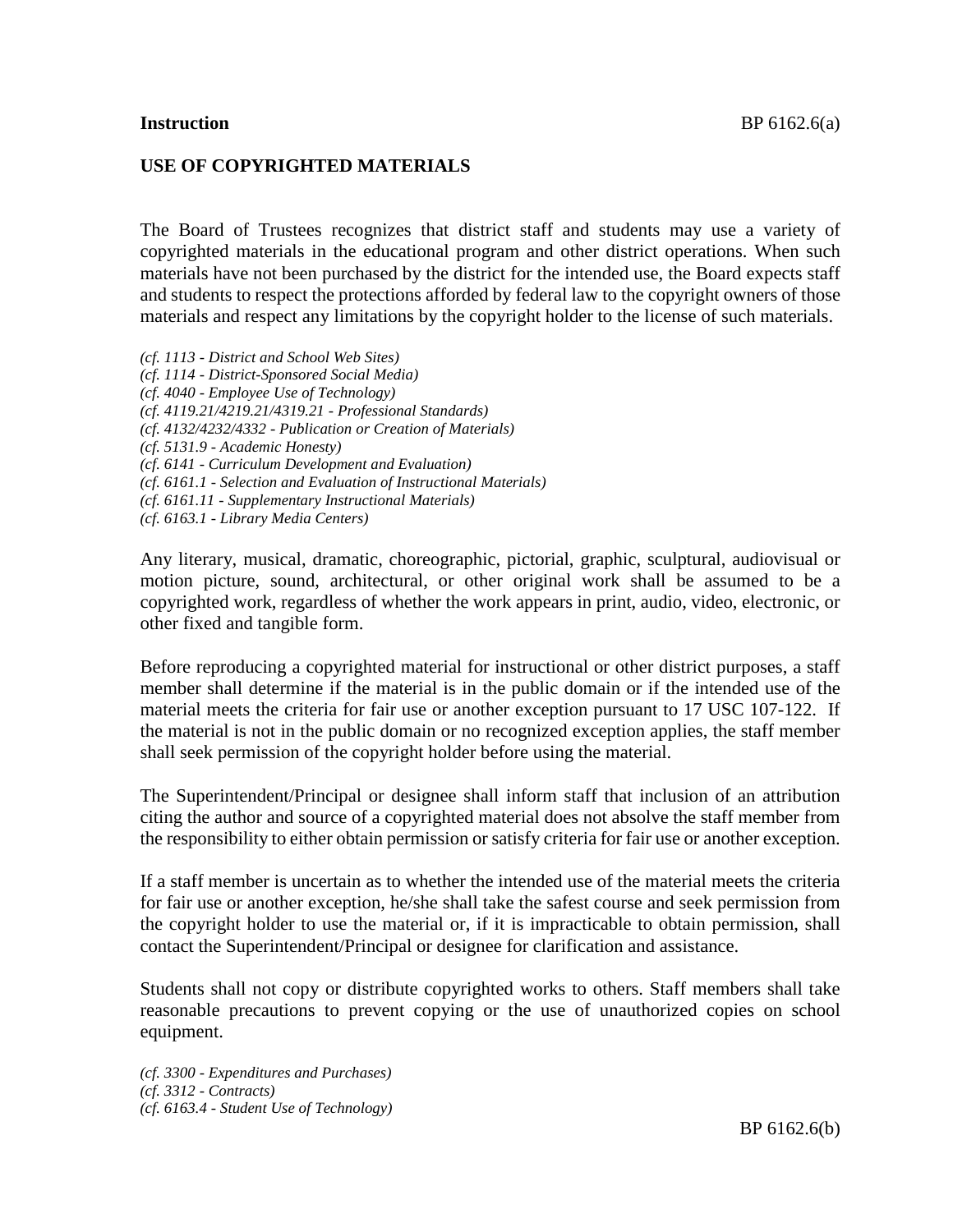The Superintendent/Principal or designee shall ensure that staff and students receive information and training about copyright laws and the penalties for violating such laws.

*(cf. 4131 - Staff Development) (cf. 4231 - Staff Development) (cf. 4331 - Staff Development)*

*Legal Reference:*

*EDUCATION CODE 35182 Computer software UNITED STATES CODE, TITLE 17 101-122 Subject matter and scope of copyright, especially: 102 Definitions 106 Copyright protection 107 Fair use of copyrighted works 110 Limitations on exclusive rights: Exemption of certain performances and displays 504 Penalties for copyright infringement COURT DECISIONS Cambridge University Press et al. v. Becker et al. (N.D. Ga. 2012) 863 F.Supp.2d 1190 Campbell v. Acuff-Rose Music, Inc., (1994) 510 U.S. 569 Marcus v. Rowley, (9th Cir., 1982) 695 F.2d 1171*

*Management Resources:*

*NATIONAL SCHOOL BOARDS ASSOCIATION PUBLICATIONS Copyright Law: Do Schools Need a License to Show a Movie?, School Law Review, July 2010 U.S. COPYRIGHT OFFICE PUBLICATIONS Circular 21: Reproduction of Copyrighted Works by Educators and Librarians, rev. 2009 Circular 22: How to Investigate the Copyright Status of a Work, rev. 2013 Circular 23: The Copyright Card Catalog and the Online Files of the Copyright Office, rev. 2012 WEB SITES Copyright Society of the USA: http://www.csusa.org National School Boards Association: http://www.nsba.org University of California, Copyright Education: http://copyright.universityofcalifornia.edu/usingcopyrightedworks.html U.S. Copyright Office: http://www.copyright.gov*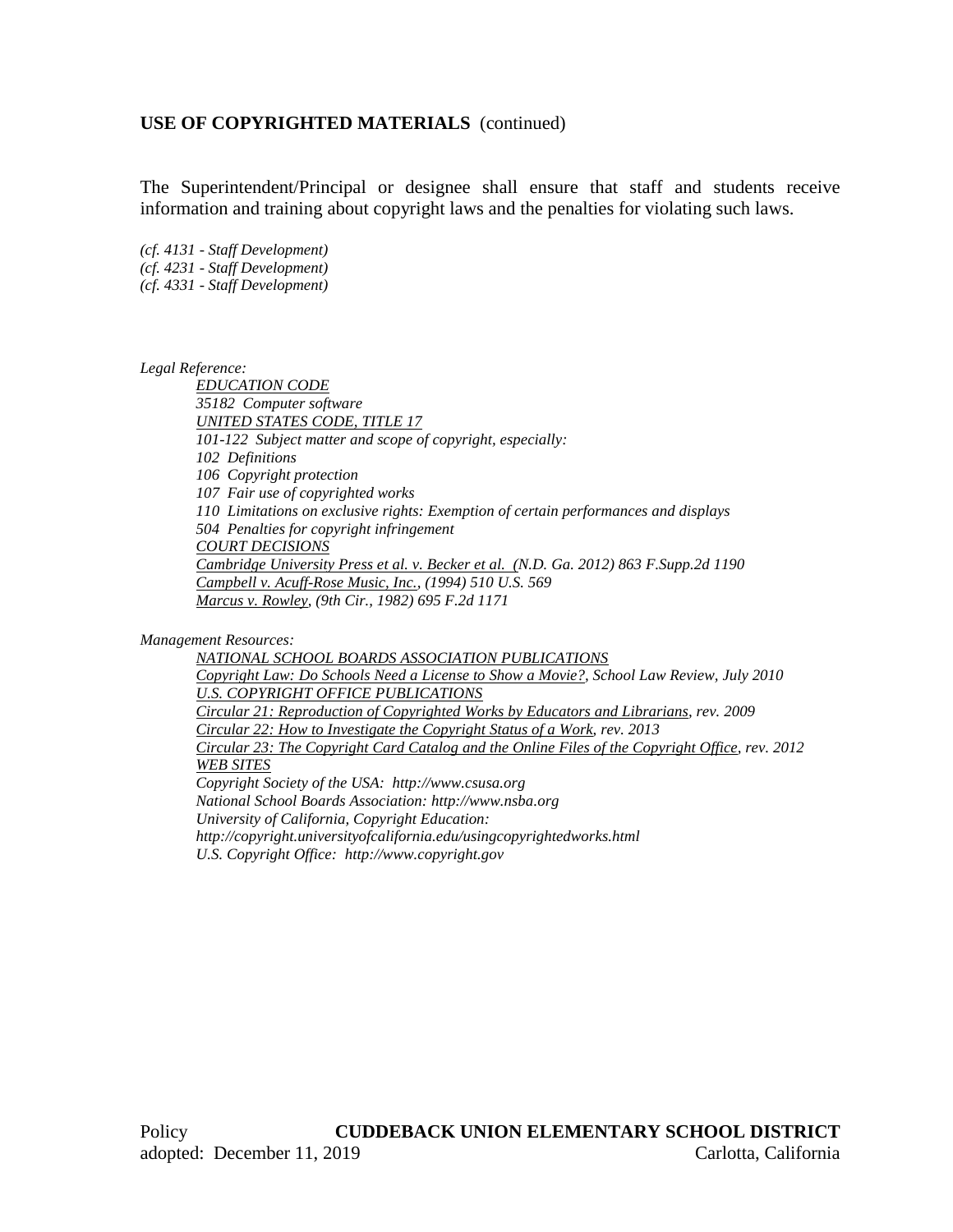#### **USE OF COPYRIGHTED MATERIALS**

Prior to reproducing, distributing, displaying, posting, performing, or otherwise using a copyrighted material for an instructional purpose or in the course of other district business, district staff shall determine whether it is necessary to request permission of the copyright holder. Unless the staff member is reasonably certain that the material is in the public domain or the intended use meets the criteria for an exception specified in 17 USC 107-122 and this administrative regulation, he/she shall either obtain permission from the copyright holder or avoid use of the material. In addition, permission of the copyright holder shall be requested whenever district staff intend to publicly disseminate a copyrighted work, such as by posting on the district or school web site or using another method of communications accessible to the public.

- *(cf. 1113 - District and School Web Sites)*
- *(cf. 1114 - District-Sponsored Social Media)*
- *(cf. 4040 - Employee Use of Technology)*
- *(cf. 4119.21/4219.21/4319.21 - Professional Standards)*
- *(cf. 4132/4232/4332 - Publication or Creation of Materials)*
- *(cf. 5131.9 - Academic Honesty)*
- *(cf. 6141 - Curriculum Development and Evaluation)*
- *(cf. 6161.1 - Selection and Evaluation of Instructional Materials)*
- *(cf. 6161.11 - Supplementary Instructional Materials)*
- *(cf. 6163.1 - Library Media Centers)*

Any reproduction or other use of a copyrighted work shall include the copyright notice.

District staff shall not reproduce and distribute copyrighted works of any type in any of the following circumstances:

- 1. When the copyrighted work is a "consumable" work such as a workbook, standardized test, answer sheet, or similar material
- 2. To substitute for the purchase of the work
- 3. To create, replace, or substitute for anthologies or collective works

#### **Request for Permission to Use Copyrighted Material**

As necessary, district staff desiring to use a copyrighted material shall identify and contact the copyright holder to request permission to use the material. The request shall include the following information:

- 1. Title, author(s), editor(s) or publisher, producer(s) or distributor
- 2. Edition, copyright, and/or production year
- 3. Exact amount of material to be used, such as the number of lines, pages, or chapters or percentage of the work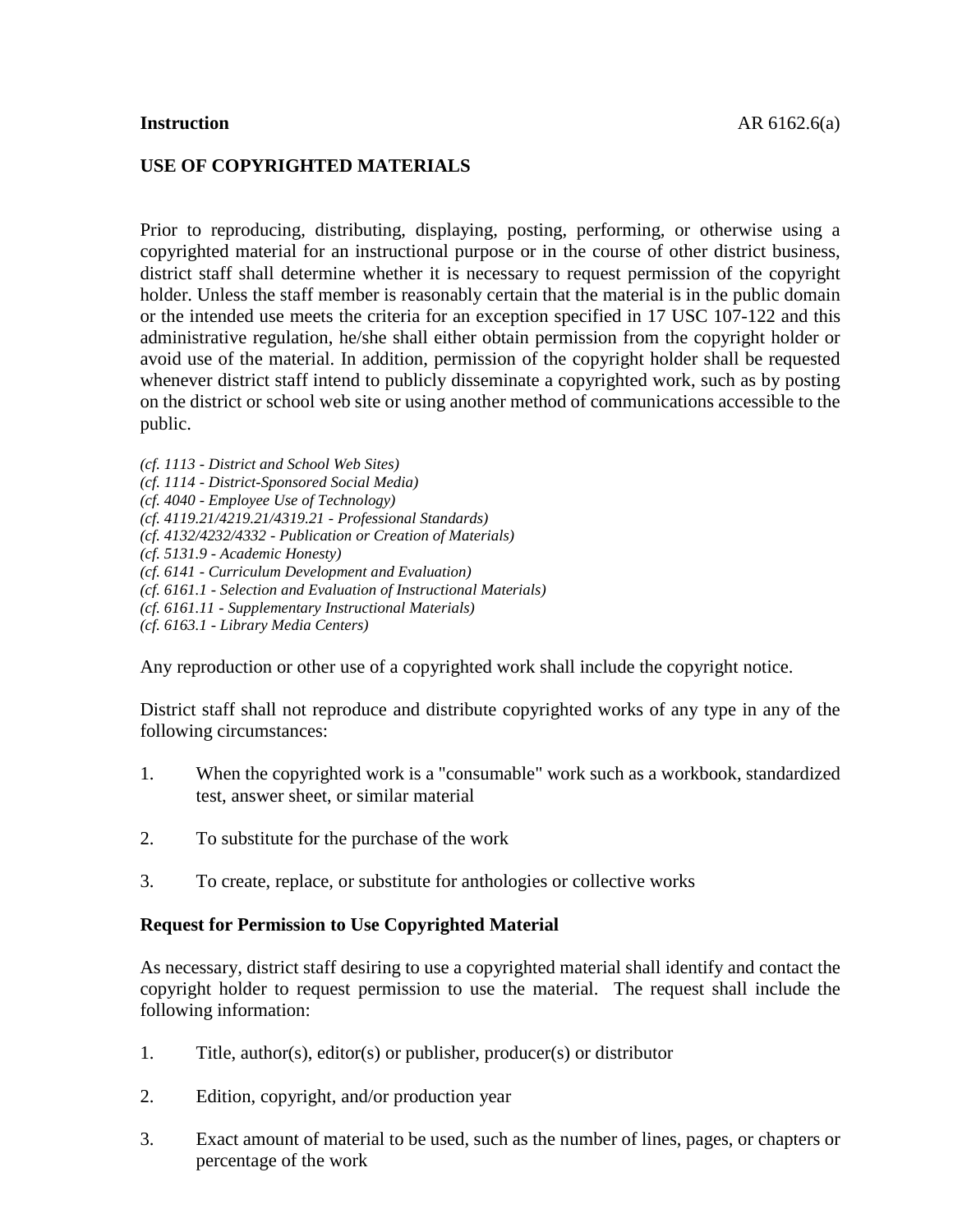- 4. Nature of the use, such as the course in which it will be used, the grade level of the students, the number of students, and the frequency of use
- 5. How the material will be reproduced and distributed

If the copyright holder requires a fee to grant permission, district staff shall seek approval from the Superintendent/Principal or designee prior to incurring the cost.

### **Criteria for Fair Use**

In considering whether a copyrighted work may be used without the copyright holder's permission on the grounds that the intended use is "fair use" pursuant to 17 USC 107, including reproduction in copies, phonorecords, or any other reproductive form for purposes such as criticism, comment, news reporting, teaching (including multiple copies for classroom use), scholarship, or research, district staff shall consider all of the following factors: (17 USC 107)

- 1. The purpose and character of the use, including whether the use is of a commercial nature or for nonprofit educational purposes
- 2. The nature of the copyrighted work
- 3. The amount and substantiality of the portion used in relation to the copyrighted work as a whole
- 4. The effect of the use upon the potential market for or value of the copyrighted work

Any determination of fair use shall weigh together all the factors specified in items #1-4 above in addition to any applicable guidelines presented in this administrative regulation for specific types of copyrighted works.

#### **Guidelines for Copying Text**

Staff may reproduce text from a copyrighted work from a printed resource, the Internet, or other source, without permission from the copyright holder, under the following conditions:

- 1. A single copy of a chapter of a book, article from a periodical or newspaper, short story, short essay, short poem, chart, graph, diagram, drawing, cartoon, or picture may be made by or for a teacher for his/her scholarly research or use in teaching or preparation to teach a class.
- 2. Multiple copies, not to exceed one copy per student in a course, may be made by or for a teacher for classroom use or discussion, provided that: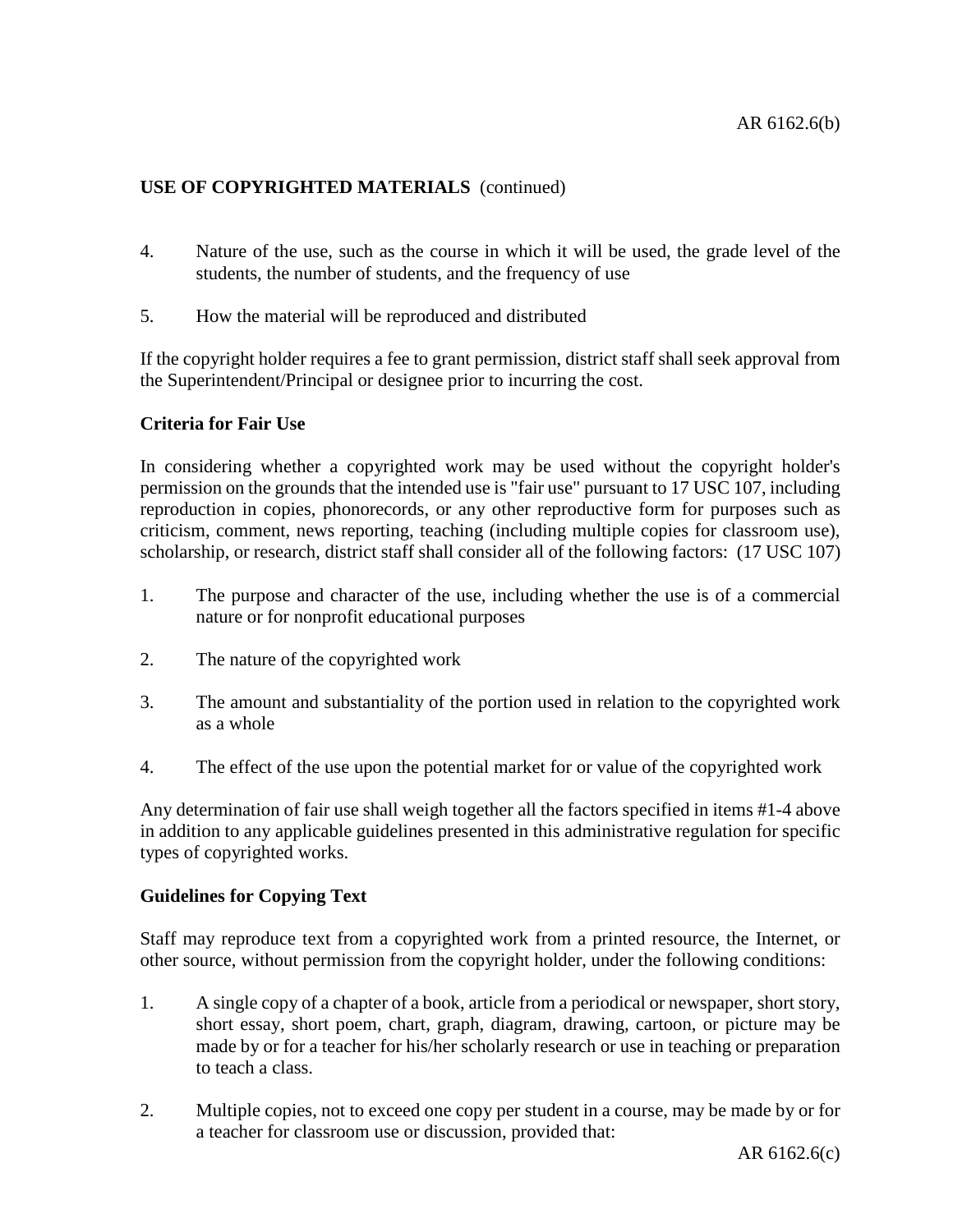- a. The amount to be copied does not exceed:
	- (1) 250 words for a complete poem or excerpt from a poem
	- (2) 2,500 words for a complete article, story, or essay
	- (3) 1,000 words or 10 percent of the whole (with a minimum of 500 words), whichever is less, for an excerpt from a larger prose work
	- (4) One illustration (e.g., chart, graph, diagram, cartoon, or picture) per book or periodical issue
- b. The copying is for only one course in the school.
- c. With the exception of newspapers and other news periodicals, not more than one work is copied from the same author per term, not more than three works are copied from the same collective work or periodical volume per term, and there are no more than nine instances of multiple copying per course per term.
- d. A delay to request permission from the copyright holder would preclude the most effective instructional use of the material.

## **Guidelines for Reproducing Sheet and Recorded Music**

District staff may reproduce sheet music and recorded music without permission from the copyright holder under the following conditions:

- 1. Emergency copies may be made when purchased copies needed for an imminent performance are not available, provided that replacement copies shall be purchased in due course.
- 2. Single or multiple copies of excerpts of works may be made for academic purposes other than performances, provided that the excerpt does not constitute an entire performable unit (e.g., a section, movement, or aria), no more than 10 percent of the total work is used, and the number of copies made does not exceed one per student.
- 3. Printed copies that have been purchased may be edited or simplified provided that the character of the work is not distorted and lyrics are not added or altered.
- 4. A single copy of a recorded performance by students may be made for evaluation or rehearsal purposes.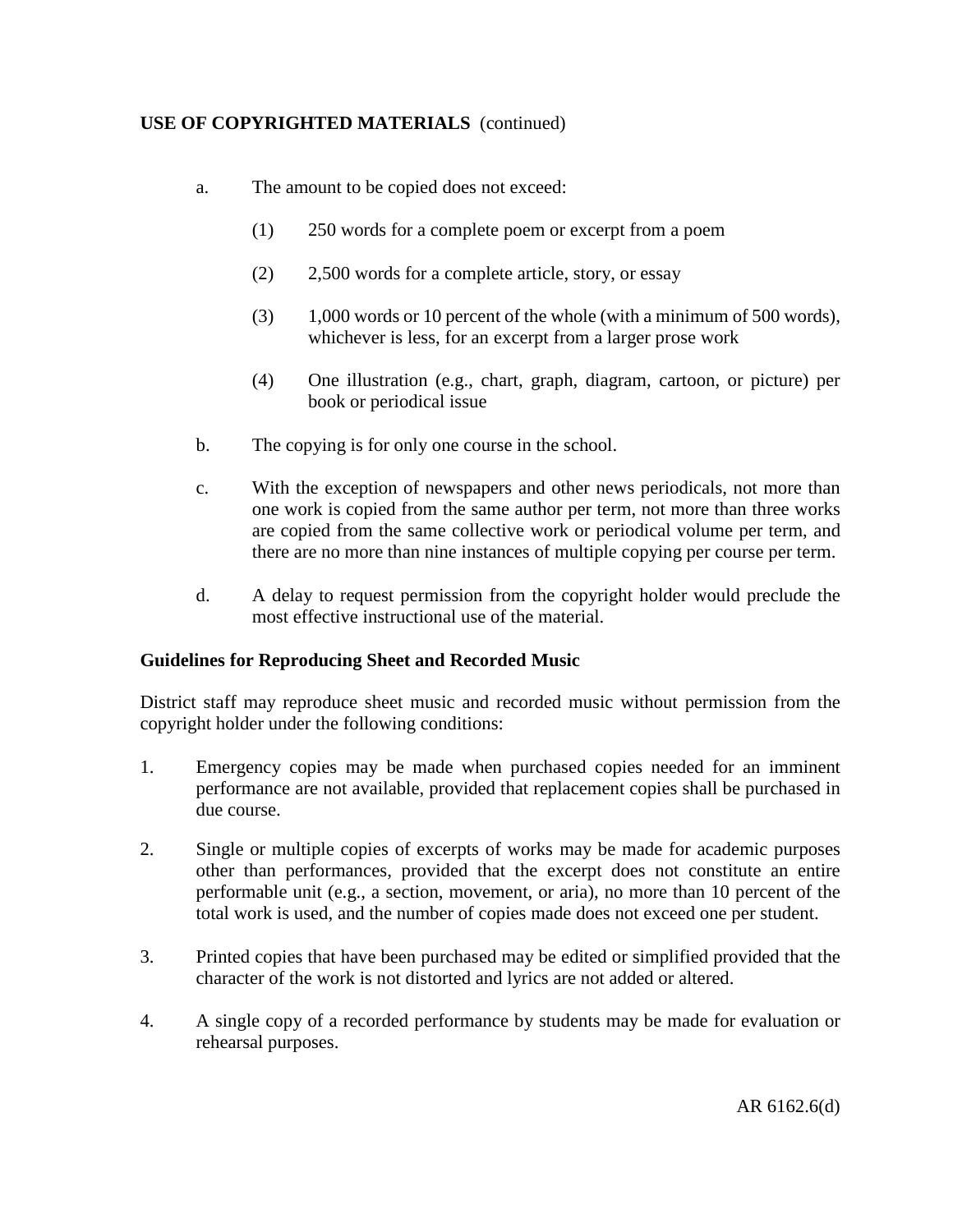5. A single copy of recordings of copyrighted music owned by the district or individual teacher may be made for the purpose of constructing exercises or examinations.

## **Guidelines for Performing or Displaying Copyrighted Works**

In the course of face-to-face instruction in a classroom or similar place devoted to instruction, teachers or students may recite, render, play, dance, act, or show a copyrighted work either directly or by means of any device or process or, in the case of a motion picture or other audiovisual work, show its images in any sequence or to make the sounds accompanying it audible, provided that: (17 USC 101, 110)

- 1. The performance or display is given by means of a lawfully obtained copy of the work.
- 2. The performance or display is made by, at the direction of, or under the actual supervision of a teacher as an integral part of a class session.
- 3. The performance or display is directly related and of material assistance to the teaching content of the transmission.
- 4. The transmission is limited to students enrolled in the course or to Board of Trustees members or employees as part of their official duties or employment.
- 5. If the work is to be digitally transmitted, the district has applied technological protections that reasonably prevent retention of the work in accessible form for longer than the class session and the unauthorized further dissemination of the work.

Any use of a motion picture or other audiovisual work outside the curriculum, such as for entertainment, a school or class reward, or a fundraiser, shall require permission from the copyright holder or a special viewing license.

## **Guidelines for Recording Broadcast Programming**

Teachers may make recordings of television programs for use in a classroom for educational purposes under the following conditions:

- 1. Only programs provided to the public free of charge may be recorded and shown. Any use of programming from paid television services shall require permission of the copyright holder.
- 2. The recording may be shown only during the first 10 consecutive school days after it is made. It may be used once by an individual teacher in the course of relevant teaching activities and may be repeated once only when instructional reinforcement is necessary. AR 6162.6(e)